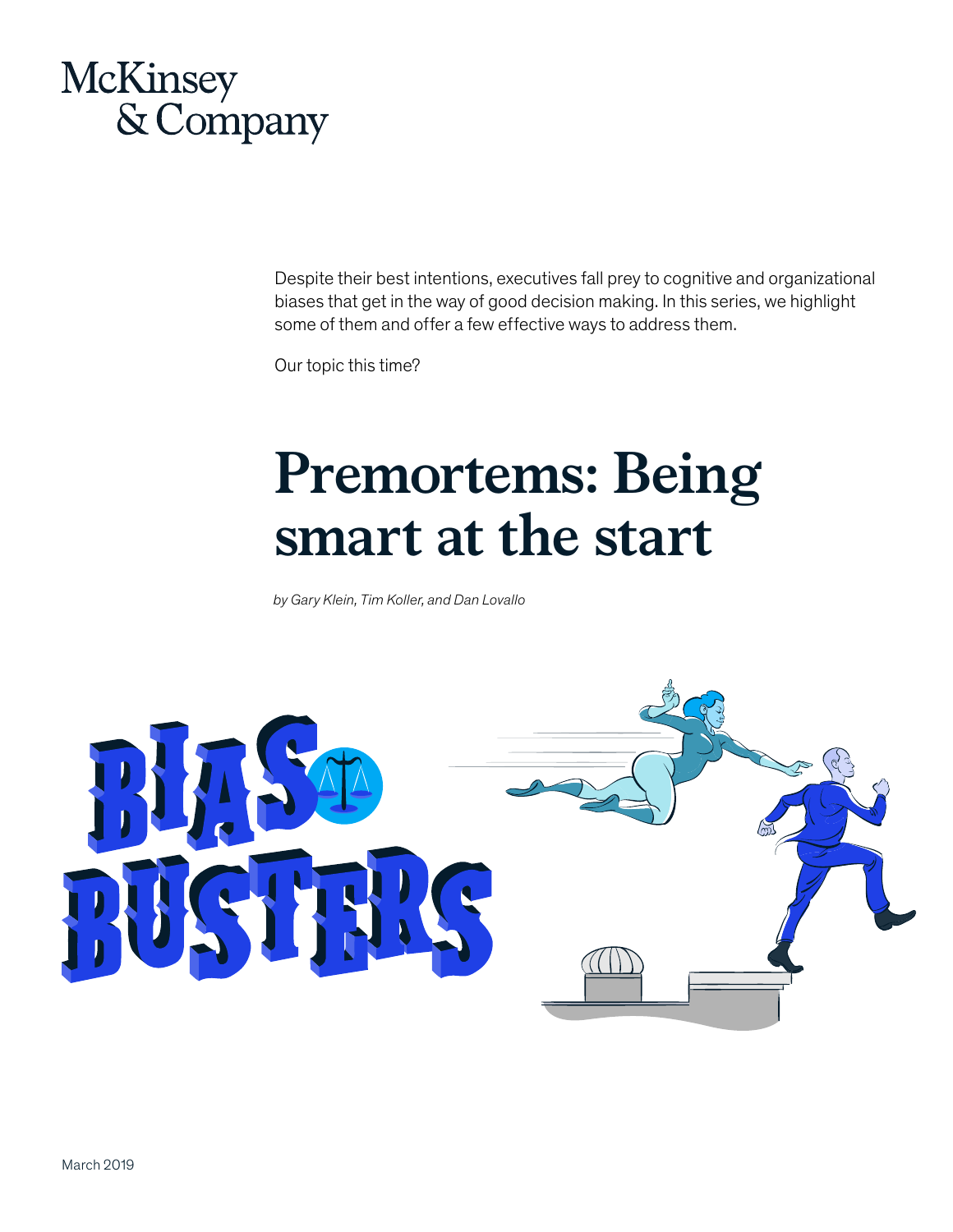## **The dilemma**

Your company just finished launching a parking app for a large US city—but lots went wrong along the way. Development and rollout were delayed because financing and system updates took longer than expected. Pilot tests revealed unanticipated flaws in the software and the physical infrastructure. The app hadn't been configured for all computing platforms, for instance, and sensors embedded in parking areas in some parts of the city failed to communicate with central servers that fed the app. A postmortem session showed exactly where and when the project went off the rails. Why couldn't the team have seen these things up front?

## **The research**

There are lots of well-documented reasons why teams avoid considering potential problems at the outset of a project or initiative. Studies show that project leaders overwhelmingly tend to be overconfident.<sup>1</sup> The plans they've mapped out are reasonable, and every step is plausible—why worry? Additionally, the start of a project is typically the time of greatest harmony among team members. Bringing up problems can seem obstructionist



and disloyal. In fact, research also shows that most individuals are afraid to speak out against the group and explicitly identify problems with a plan.2 Even if a project leader asks for honest critiques, team members often hold back to protect political, organizational, or personal interests. Everyone desperately wants to believe in the plan they are getting ready to carry out.

## **The remedy**

To ensure that projects get the scrutiny they need, teams should conduct a "premortem."3 This is an exercise in which, after a project team is briefed on a proposed plan, its members purposefully imagine that the plan has failed. The exercise prompts everyone to review the plan and anticipate potential threats and hurdles. The very structure of a premortem makes it safe to identify problems. Under this approach, the psychology is flipped, and blind support for ideas gives way to creative problem solving. In fact, we've seen team members compete to see who can raise the most worrisome issues, and those team members are admired for their foresight, not ostracized.

One technology company used this approach when designing a new advanced-analytics system for an aviation program. Before the project launch, the project leader (with support from the project sponsor) gathered the team in a conference room and asked them to peer into "an infallible crystal ball," looking six months into the future. Bad news: the project was a flop.

The project leader asked each team member to take two minutes to write down thoughts on why the plan had failed. He then asked each person, in turn, to share one reason for the failure. (The project leader went first to model behaviors and assure everyone that the meeting was about honest disclosure.) All the answers were captured on a whiteboard.

<sup>1</sup> Philip Meissner, Olivier Sibony, and Torsten Wulf, "Are you ready to decide?" *McKinsey Quarterly*, April 2015, McKinsey.com.

<sup>2</sup> *Strategy & Corporate Finance blog*, "How biases, politics and egos trump good strategy," blog entry by Chris Bradley, January 18, 2018, McKinsey.com.

<sup>3</sup> Daniel Kahneman and Gary Klein, "Strategic decisions: When can you trust your gut?," *McKinsey Quarterly*, March 2010, McKinsey.com.